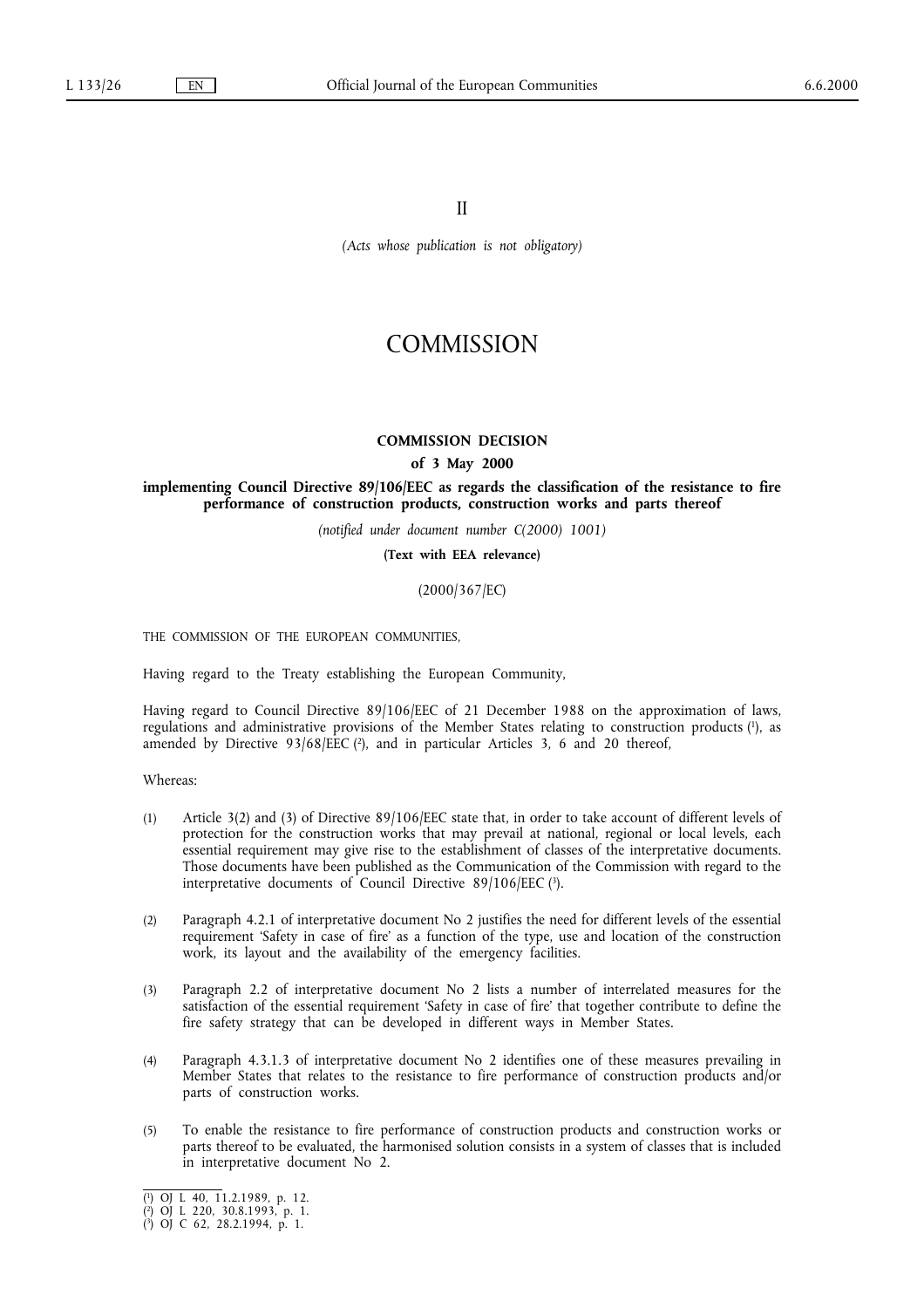- (6) This system of classes has been adapted to technical progress in a mandate from the Commission to the European standardisation bodies, CEN and Cenelec.
- (7) Article 6(3) of Directive 89/106/EEC states that the Member States may determine the performance levels to be observed in their territory only within the classifications adopted at Community level and only subject to the use of all or some classes or one class.
- (8) The measures provided for in this Decision are in accordance with the opinion of the Standing Committee on Construction,

HAS ADOPTED THIS DECISION:

# *Article 1*

The classification system adopted at Community level for the resistance to fire performance of construction products, construction works and parts thereof shall be as set out in the Annex.

#### *Article 2*

This Decision is addressed to the Member States.

Done at Brussels, 3 May 2000.

*For the Commission* Erkki LIIKANEN *Member of the Commission*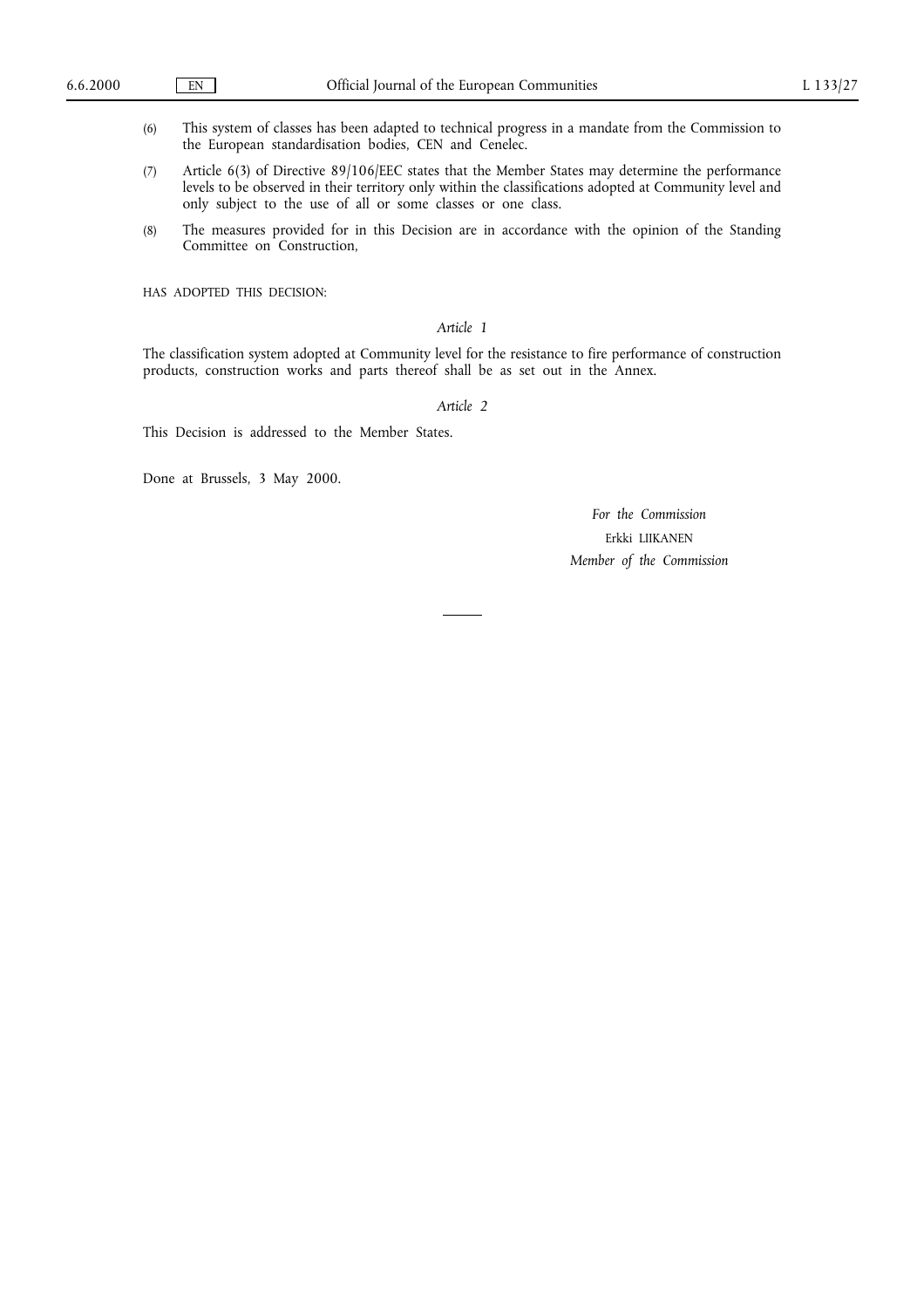#### *ANNEX*

### **DEFINITIONS, TESTS AND PERFORMANCE CRITERIA**

The relevant definitions, tests and performance criteria are fully described in, or referenced from, the European standards referred to in this Annex.

#### SYMBOLS

| Load-bearing capacity                    |
|------------------------------------------|
| Integrity                                |
| Insulation                               |
| Radiation                                |
| Mechanical action                        |
| Self-closing                             |
| Smoke leakage                            |
| Continuity of power and/or signal supply |
| Soot fire resistance                     |
| Fire protection ability                  |
|                                          |

## *Notes*

- 1. The following classifications are expressed in minutes unless otherwise specified.
- 2. The European standards EN 13501-2, EN 13501-3 (classification) and EN 1992-1.2, EN 1993-1.2, EN 1994-1.2, EN 1995-1.2, EN 1996-1.2, EN 1999-1.2 (Eurocodes) referred to in this Decision shall be subject to the same safeguard procedures as described in Article 5(1) of Directive 89/106/EEC.

### CLASSIFICATIONS

#### 1. **Load-bearing elements without a fire separating function**

| Applies to      |    | walls, floors, roofs, beams, columns, balconies, stairs, walkways                                                |    |    |    |    |     |     |     |     |
|-----------------|----|------------------------------------------------------------------------------------------------------------------|----|----|----|----|-----|-----|-----|-----|
| Standard(s)     |    | EN 13501-2; EN 1365-1,2,3,4,5,6; EN 1992-1.2; EN 1993-1.2; EN 1994-1.2;<br>EN 1995-1.2; EN 1996-1.2; EN 1999-1.2 |    |    |    |    |     |     |     |     |
| Classification: |    |                                                                                                                  |    |    |    |    |     |     |     |     |
| R               | 15 | 20                                                                                                               | 30 | 45 | 60 | 90 | 120 | 180 | 240 | 360 |
| <b>Notes</b>    |    |                                                                                                                  |    |    |    |    |     |     |     |     |

## 2. **Load-bearing elements with a fire-separating function**

| Applies to      | Walls                                                                                                  |    |    |    |    |    |     |     |     |  |
|-----------------|--------------------------------------------------------------------------------------------------------|----|----|----|----|----|-----|-----|-----|--|
| Standard(s)     | EN 13501-2; EN 1365-1; EN 1992-1.2; EN 1993-1.2; EN 1994-1.2; EN 1995-1.2;<br>EN 1996-1.2; EN 1999-1.2 |    |    |    |    |    |     |     |     |  |
| Classification: |                                                                                                        |    |    |    |    |    |     |     |     |  |
| RE.             |                                                                                                        | 20 | 30 |    | 60 | 90 | 120 | 180 | 240 |  |
| <b>REI</b>      | 15                                                                                                     | 20 | 30 | 45 | 60 | 90 | 120 | 180 | 240 |  |
| REI-M           |                                                                                                        |    | 30 |    | 60 | 90 | 120 | 180 | 240 |  |
| <b>REW</b>      |                                                                                                        | 20 | 30 |    | 60 | 90 | 120 | 180 | 240 |  |
| <b>Notes</b>    |                                                                                                        |    |    |    |    |    |     |     |     |  |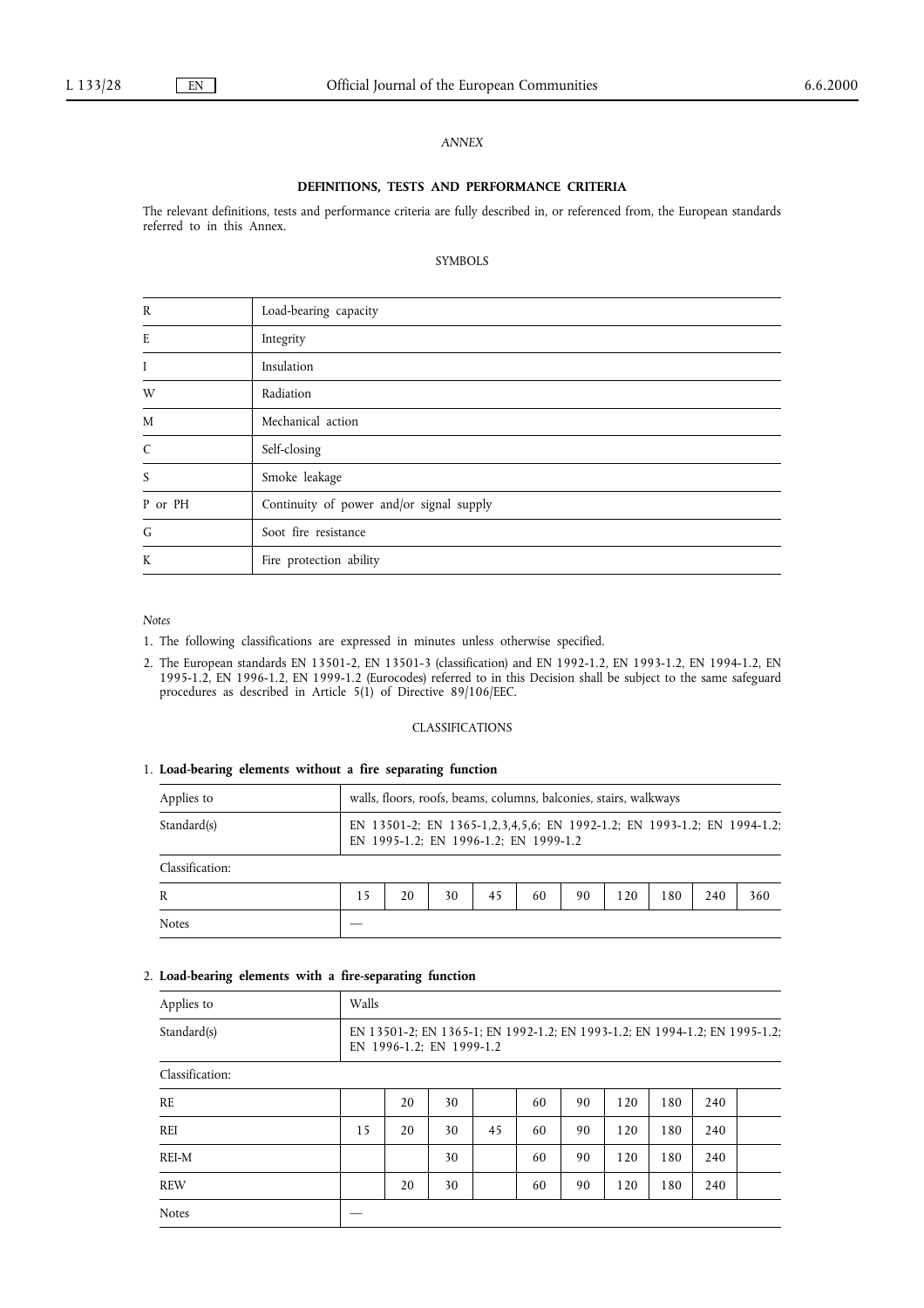| Applies to      |    | floors and roofs                                                                          |    |    |    |    |     |     |     |  |  |
|-----------------|----|-------------------------------------------------------------------------------------------|----|----|----|----|-----|-----|-----|--|--|
| Standard(s)     |    | EN 13501-2; EN 1365-2; EN 1992-1.2; EN 1993-1.2; EN 1994-1.2; EN 1995-1.2;<br>EN 1999-1.2 |    |    |    |    |     |     |     |  |  |
| Classification: |    |                                                                                           |    |    |    |    |     |     |     |  |  |
| <b>RE</b>       |    | 20                                                                                        | 30 |    | 60 | 90 | 120 | 180 | 240 |  |  |
| REI             | 15 | 20                                                                                        | 30 | 45 | 60 | 90 | 120 | 180 | 240 |  |  |
| <b>Notes</b>    |    |                                                                                           |    |    |    |    |     |     |     |  |  |

# 3. **Products and systems for protecting load-bearing elements or parts of the works**

| Applies to   | ceilings with no independent fire resistance                                                                                   |
|--------------|--------------------------------------------------------------------------------------------------------------------------------|
| Standard(s)  | EN 13501-2; EN 13381-1                                                                                                         |
|              | Classification: expressed in the same terms as for the load-bearing element being protected                                    |
| <b>Notes</b> | If also fulfilling the requirements with regard to the 'semi-natural' fire, the symbol<br>'sn' is added to the classification. |
|              |                                                                                                                                |
| Applies to   | fire protective coatings, claddings and screens                                                                                |
| Standard(s)  | EN 13501-2; EN 13381-2 to 7                                                                                                    |
|              | Classification: expressed in the same terms as for the load-bearing element being protected                                    |
| <b>Notes</b> |                                                                                                                                |

## 4. **Non-loadbearing elements or parts of works and products therefor**

| Applies to      |    | partitions (including those incorporating uninsulated portions)                                                                                                                                                                    |                       |                                           |    |    |     |     |     |  |  |
|-----------------|----|------------------------------------------------------------------------------------------------------------------------------------------------------------------------------------------------------------------------------------|-----------------------|-------------------------------------------|----|----|-----|-----|-----|--|--|
| Standard(s)     |    | EN 13501-2; EN 1364-1; EN 1992-1.2; EN 1993-1.2; EN 1994-1.2; EN 1995-1.2;<br>EN 1996-1.2; EN 1999-1.2                                                                                                                             |                       |                                           |    |    |     |     |     |  |  |
| Classification: |    |                                                                                                                                                                                                                                    |                       |                                           |    |    |     |     |     |  |  |
| E               |    | 20                                                                                                                                                                                                                                 | 30                    |                                           | 60 | 90 | 120 |     |     |  |  |
| E1              | 15 | 20                                                                                                                                                                                                                                 | 30                    | 45                                        | 60 | 90 | 120 | 180 | 240 |  |  |
| EI-M            |    |                                                                                                                                                                                                                                    | 30                    |                                           | 60 | 90 | 120 |     |     |  |  |
| EW              |    | 20                                                                                                                                                                                                                                 | 30                    |                                           | 60 | 90 | 120 |     |     |  |  |
| <b>Notes</b>    |    |                                                                                                                                                                                                                                    |                       |                                           |    |    |     |     |     |  |  |
| Applies to      |    |                                                                                                                                                                                                                                    |                       | ceilings with independent fire resistance |    |    |     |     |     |  |  |
| Standard(s)     |    |                                                                                                                                                                                                                                    | EN 13501-2; EN 1364-2 |                                           |    |    |     |     |     |  |  |
| Classification: |    |                                                                                                                                                                                                                                    |                       |                                           |    |    |     |     |     |  |  |
| EI              | 15 |                                                                                                                                                                                                                                    | 30                    | 45                                        | 60 | 90 | 120 | 180 | 240 |  |  |
| <b>Notes</b>    |    | The classification is completed by '(a $\rightarrow$ b)', '(b $\rightarrow$ a)', or '(a $\leftrightarrow$ b)' to indicate<br>whether the element has been tested and fulfils the requirements from above or<br>below only or both. |                       |                                           |    |    |     |     |     |  |  |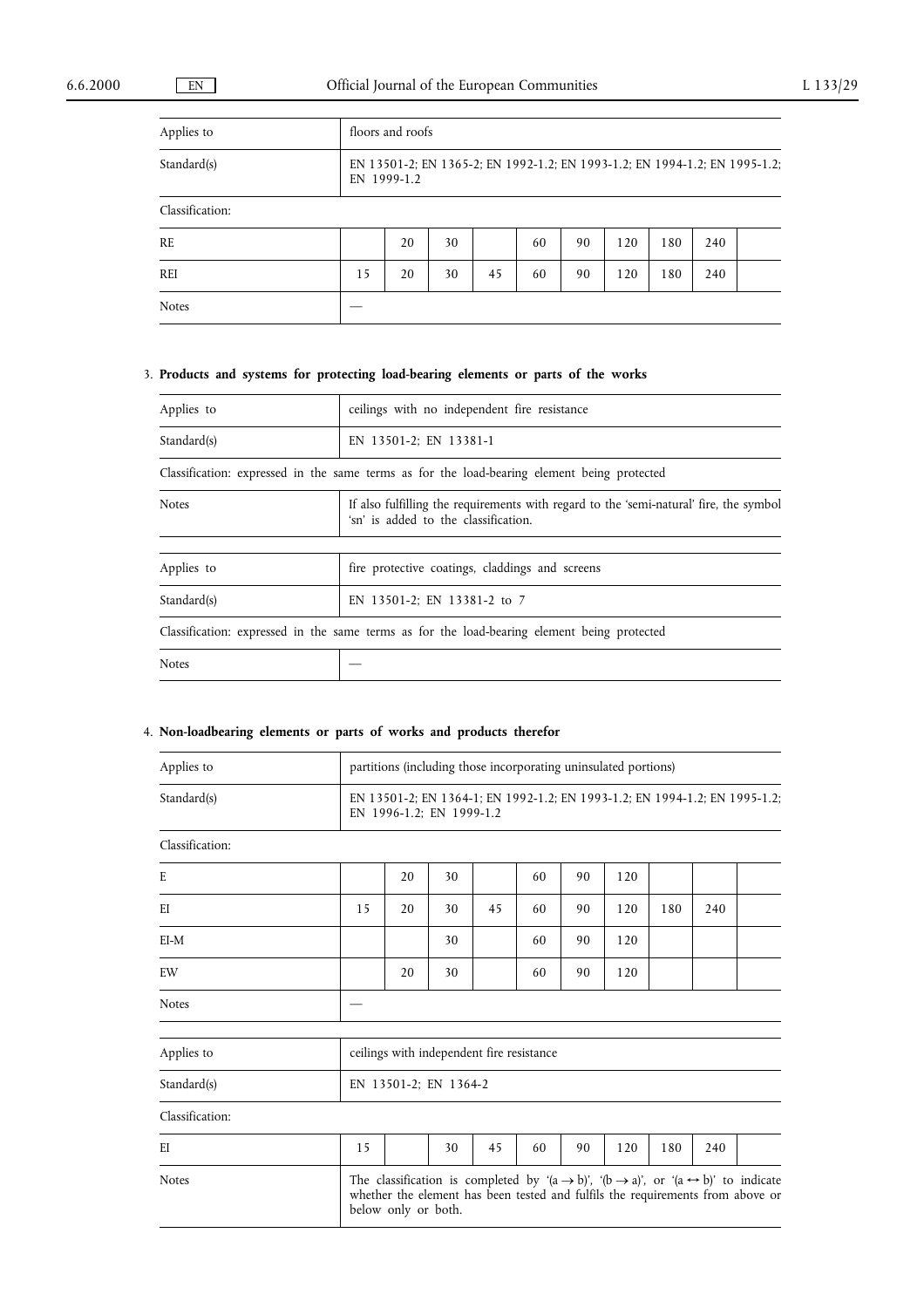| Applies to      |               | facades (curtain walls) and external walls (including glazed elements)                                                                                                                                                                                                                                                                                                                                           |                           |                                                                               |    |    |     |     |     |                                                                                                                                                                                 |  |
|-----------------|---------------|------------------------------------------------------------------------------------------------------------------------------------------------------------------------------------------------------------------------------------------------------------------------------------------------------------------------------------------------------------------------------------------------------------------|---------------------------|-------------------------------------------------------------------------------|----|----|-----|-----|-----|---------------------------------------------------------------------------------------------------------------------------------------------------------------------------------|--|
| Standard(s)     |               |                                                                                                                                                                                                                                                                                                                                                                                                                  |                           | 1995-1.2; EN 1996-1.2; EN 1999-1.2                                            |    |    |     |     |     | EN 13501-2; EN 1364-3,4,5,6; EN 1992-1.2; EN 1993-1.2; EN 1994-1.2; EN                                                                                                          |  |
| Classification: |               |                                                                                                                                                                                                                                                                                                                                                                                                                  |                           |                                                                               |    |    |     |     |     |                                                                                                                                                                                 |  |
| E               | 15            |                                                                                                                                                                                                                                                                                                                                                                                                                  | 30                        |                                                                               | 60 | 90 | 120 |     |     |                                                                                                                                                                                 |  |
| EI              | 15            |                                                                                                                                                                                                                                                                                                                                                                                                                  | 30                        |                                                                               | 60 | 90 | 120 |     |     |                                                                                                                                                                                 |  |
| EW              |               | 20                                                                                                                                                                                                                                                                                                                                                                                                               | 30                        |                                                                               | 60 |    |     |     |     |                                                                                                                                                                                 |  |
| <b>Notes</b>    |               | The classification is completed by '( $i \rightarrow o$ )', '( $o \rightarrow i$ )', or '( $i \leftrightarrow o$ )' to indicate<br>whether the element has been tested and fulfils the requirements from the inside<br>or outside only or both.<br>Where required, mechanical stability means that there are no falling parts liable to<br>cause personal injury during the time for the E or EI classification. |                           |                                                                               |    |    |     |     |     |                                                                                                                                                                                 |  |
| Applies to      | raised floors |                                                                                                                                                                                                                                                                                                                                                                                                                  |                           |                                                                               |    |    |     |     |     |                                                                                                                                                                                 |  |
| Standard(s)     |               | EN 13501-2; EN 1366-6                                                                                                                                                                                                                                                                                                                                                                                            |                           |                                                                               |    |    |     |     |     |                                                                                                                                                                                 |  |
| Classification: |               |                                                                                                                                                                                                                                                                                                                                                                                                                  |                           |                                                                               |    |    |     |     |     |                                                                                                                                                                                 |  |
| R               | 15            |                                                                                                                                                                                                                                                                                                                                                                                                                  | 30                        |                                                                               |    |    |     |     |     |                                                                                                                                                                                 |  |
| RE              |               |                                                                                                                                                                                                                                                                                                                                                                                                                  | 30                        |                                                                               |    |    |     |     |     |                                                                                                                                                                                 |  |
| REI             |               |                                                                                                                                                                                                                                                                                                                                                                                                                  | 30                        |                                                                               |    |    |     |     |     |                                                                                                                                                                                 |  |
| <b>Notes</b>    | only.         | The classification is completed by the addition of the suffix 'f' to indicate full fire<br>resistance or 'r' to indicate exposure to the reduced constant temperature exposure                                                                                                                                                                                                                                   |                           |                                                                               |    |    |     |     |     |                                                                                                                                                                                 |  |
| Applies to      |               |                                                                                                                                                                                                                                                                                                                                                                                                                  |                           | penetration seals and linear gap seals                                        |    |    |     |     |     |                                                                                                                                                                                 |  |
| Standard(s)     |               |                                                                                                                                                                                                                                                                                                                                                                                                                  | EN 13501-2; EN 1366-3,4   |                                                                               |    |    |     |     |     |                                                                                                                                                                                 |  |
| Classification: |               |                                                                                                                                                                                                                                                                                                                                                                                                                  |                           |                                                                               |    |    |     |     |     |                                                                                                                                                                                 |  |
| E               | 15            |                                                                                                                                                                                                                                                                                                                                                                                                                  | 30                        | 45                                                                            | 60 | 90 | 120 | 180 | 240 |                                                                                                                                                                                 |  |
| EI              | 15            | 20                                                                                                                                                                                                                                                                                                                                                                                                               | 30                        | 45                                                                            | 60 | 90 | 120 | 180 | 240 |                                                                                                                                                                                 |  |
| <b>Notes</b>    |               |                                                                                                                                                                                                                                                                                                                                                                                                                  |                           |                                                                               |    |    |     |     |     |                                                                                                                                                                                 |  |
| Applies to      |               |                                                                                                                                                                                                                                                                                                                                                                                                                  | and their closing devices |                                                                               |    |    |     |     |     | fire doors and shutters (including those that incorporate glazing and hardware)                                                                                                 |  |
| Standard(s)     |               |                                                                                                                                                                                                                                                                                                                                                                                                                  | EN 13501-2; EN 1634-1     |                                                                               |    |    |     |     |     |                                                                                                                                                                                 |  |
| Classification: |               |                                                                                                                                                                                                                                                                                                                                                                                                                  |                           |                                                                               |    |    |     |     |     |                                                                                                                                                                                 |  |
| E               | 15            | 20                                                                                                                                                                                                                                                                                                                                                                                                               | 30                        | 45                                                                            | 60 | 90 | 120 | 180 | 240 |                                                                                                                                                                                 |  |
| EI              | 15            | 20                                                                                                                                                                                                                                                                                                                                                                                                               | 30                        | 45                                                                            | 60 | 90 | 120 | 180 | 240 |                                                                                                                                                                                 |  |
| EW              |               | 20                                                                                                                                                                                                                                                                                                                                                                                                               | 30                        |                                                                               | 60 |    |     |     |     |                                                                                                                                                                                 |  |
| Notes           |               |                                                                                                                                                                                                                                                                                                                                                                                                                  |                           | the product also satisfies the 'self-closing' criterion (pass/fail test) (1). |    |    |     |     |     | The I classification is completed by the addition of the suffix '1' or '2' to indicate<br>which definition of insulation is used. The addition of the symbol 'C' indicates that |  |

( 1) The 'C' classification may be complemented by the digits 0 to 5 according to the use category. Details shall be included in the relevant product technical specification.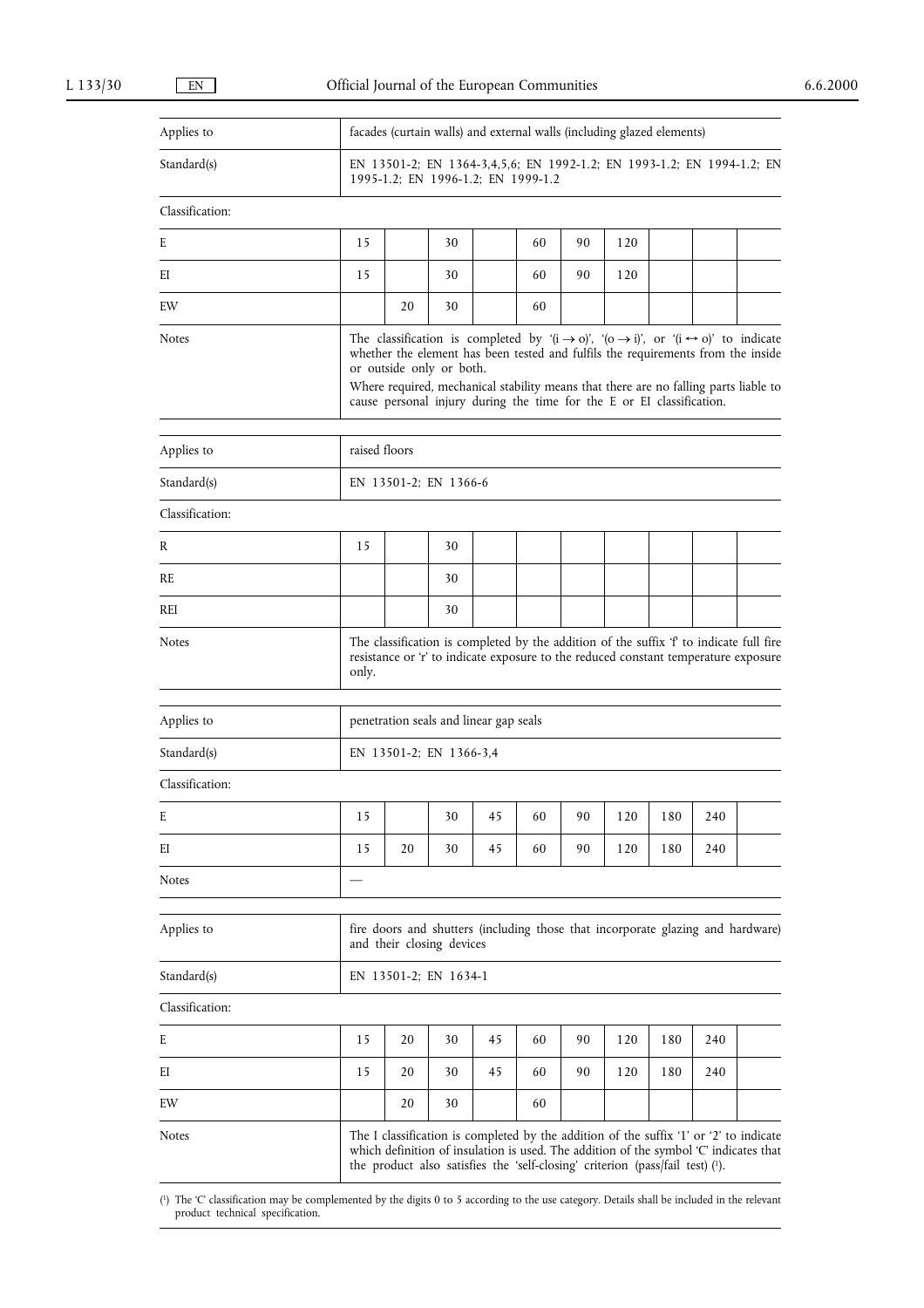| Applies to                                                                                               | smoke control doors |  |  |  |  |  |  |  |  |  |
|----------------------------------------------------------------------------------------------------------|---------------------|--|--|--|--|--|--|--|--|--|
| Standard(s)                                                                                              |                     |  |  |  |  |  |  |  |  |  |
| EN 13501-2; EN 1634-3<br>Classification: $S_{200}$ or $S_a$ depending upon the test conditions fulfilled |                     |  |  |  |  |  |  |  |  |  |
| $\sim$ $\sim$                                                                                            | $-1$                |  |  |  |  |  |  |  |  |  |

| Notes | The addition of the symbol 'C' indicates that the product also satisfies the 'self- |
|-------|-------------------------------------------------------------------------------------|
|       | closing' criterion (pass/fail test) $(1)$ .                                         |
|       |                                                                                     |

( 1) The 'C' classification may be complemented by the digits 0 to 5 according to the use category. Details shall be included in the relevant product technical specification.

| Applies to  | closures for conveyers and trackbound transportation systems |
|-------------|--------------------------------------------------------------|
| Standard(s) | EN 13501-2; EN 1366-7                                        |

Classification:

| E            | 15 |    | 30 | 45 | 60 | 90                                                                            | 120 | 180 | 240 |                                                                                                                                                                                 |
|--------------|----|----|----|----|----|-------------------------------------------------------------------------------|-----|-----|-----|---------------------------------------------------------------------------------------------------------------------------------------------------------------------------------|
| ΕI           | 15 | 20 | 30 | 45 | 60 | 90                                                                            | 120 | 180 | 240 |                                                                                                                                                                                 |
| EW           |    | 20 | 30 |    | 60 |                                                                               |     |     |     |                                                                                                                                                                                 |
| <b>Notes</b> |    |    |    |    |    | the product also satisfies the 'self-closing' criterion (pass/fail test) (1). |     |     |     | The I classification is completed by the addition of the suffix '1' or '2' to indicate<br>which definition of insulation is used. The addition of the symbol 'C' indicates that |

( 1) The 'C' classification may be complemented by the digits 0 to 5 according to the use category. Details shall be included in the relevant product technical specification.

| Applies to                                     | service ducts and shafts                                                                                                                                                                                                                                                                                                                                                            |    |                                              |    |    |    |     |     |     |  |  |
|------------------------------------------------|-------------------------------------------------------------------------------------------------------------------------------------------------------------------------------------------------------------------------------------------------------------------------------------------------------------------------------------------------------------------------------------|----|----------------------------------------------|----|----|----|-----|-----|-----|--|--|
| Standard(s)                                    | EN 13501-2; EN 1366-5                                                                                                                                                                                                                                                                                                                                                               |    |                                              |    |    |    |     |     |     |  |  |
| Classification:                                |                                                                                                                                                                                                                                                                                                                                                                                     |    |                                              |    |    |    |     |     |     |  |  |
| E                                              | 15                                                                                                                                                                                                                                                                                                                                                                                  | 20 | 30                                           | 45 | 60 | 90 | 120 | 180 | 240 |  |  |
| ΕI                                             | 15                                                                                                                                                                                                                                                                                                                                                                                  | 20 | 30                                           | 45 | 60 | 90 | 120 | 180 | 240 |  |  |
| Notes                                          | The classification is completed by '( $i \rightarrow o$ )', '( $o \rightarrow i$ )', or '( $i \leftrightarrow o$ )' to indicate<br>whether the element has been tested and fulfils the requirements from the inside<br>or outside only or both. In addition, the symbols 'v <sub>e</sub> ' and/or 'h <sub>o</sub> ' indicate the<br>suitability for vertical and/or horizontal use. |    |                                              |    |    |    |     |     |     |  |  |
| Applies to                                     | chimneys                                                                                                                                                                                                                                                                                                                                                                            |    |                                              |    |    |    |     |     |     |  |  |
| Standard(s)                                    |                                                                                                                                                                                                                                                                                                                                                                                     |    | EN 13501-2; EN 13216                         |    |    |    |     |     |     |  |  |
| Classification: G + distance in mm (e.g. G 50) |                                                                                                                                                                                                                                                                                                                                                                                     |    |                                              |    |    |    |     |     |     |  |  |
| <b>Notes</b>                                   |                                                                                                                                                                                                                                                                                                                                                                                     |    | Distance not required for built-in products. |    |    |    |     |     |     |  |  |
| Applies to                                     |                                                                                                                                                                                                                                                                                                                                                                                     |    | wall and ceiling coverings                   |    |    |    |     |     |     |  |  |

|                   | $\ldots$ $\ldots$ $\ldots$ $\ldots$ $\ldots$ $\ldots$ |
|-------------------|-------------------------------------------------------|
| Standard(s)       | EN 13501-2; EN 13381-8                                |
| Classification: K |                                                       |
| <b>Notes</b>      | Pass/fail test.                                       |

| vote: |  |
|-------|--|
|       |  |